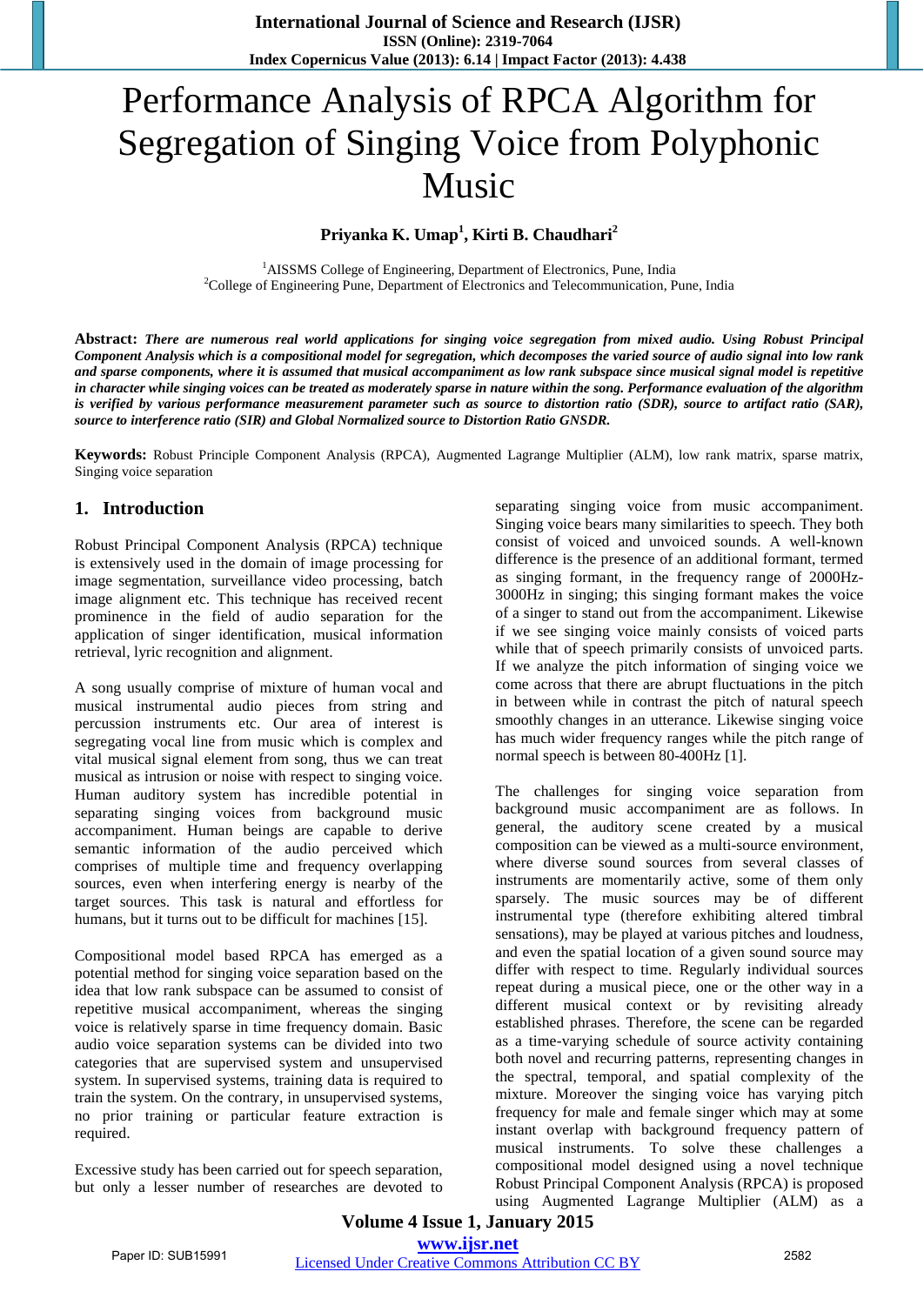optimization algorithm for better convergence. Robust Principal Component Analysis [2], which is a matrix factorization algorithm for solving low rank matrix and sparse matrix. Here in our proposed system we assume that the music accompaniment lie in low rank subspace while the singing voice is relatively sparse due to its more variability within the song.

The paper is organized as follows: Section 2 describes the proposed algorithm for singing voice separation. Section 3 presents the evaluation results for the separated audio and Section 4 concludes the paper.

## **2. Proposed Algorithm**

We have a input audio which is superimposition of singing voice and background musical instruments which can be considered in terms data matrix (audio signal) which is combination of low rank component (musical accompaniment) and sparse components (singing voice).We suppose the above statement we are leveraging on the fact that such data have low intrinsic dimensionality like as they lie on numerous low dimensional subspace, are sparse also in some basis [8].We execute separation of singing voice as follows seen in figure 1. 1) We compute Short-Time Fourier Transform (STFT) of the targeted audio signal where signal is represented in time frequency domain. In the separation method, STFT of the input audio signal is calculated using overlapping hamming window with N=1024 samples at sampling rate of 16Khz.2)After calculation of STFT, RPCA is applied by means of Augmented Langrange Multiplier (ALM) which solves the computational problem of RPCA [2]. After applying RPCA we get two output matrices "L" low rank matrix and "S" sparse matrix. Binary frequency mask is later applied for quality of separation result. 3) Inverse Short Time Fourier transform (ISTFT) is latter applied, in order to obtain the waveform of the estimated results followed by evaluation of the results.



**Figure 1:** Proposed System

#### A. Robust Principal Component Analysis (RPCA)

In real world data if n m-dimensional data vectors is put in the form of a matrix  $A \in R^{m \times n}$ , where A should have a rank≪ min (m, n), which means that there are some linearly independent columns [5].The objective is to obtain low rank approximation of A in the existence of noises and outliners. The classical principal component analysis

approach which assume the given high dimensional data lie near a much lower dimensional subspace [11].The method seeks a rank –r estimate M of the matrix A by solving,

$$
\min_{X} ||A - M||
$$
  
Subject to rank  $(X) \le r$ , (1)

where  $||A||$  denotes the largest singular value decomposition value of A or the spectral norm. The above problem can be solved via singular value decomposition (SVD), by using r largest singular values. But PCA is subtle to outliners and performance declines under bulky corruption. To solve this issue, robust PCA (RPCA) [2, 6] is used to render PCA robust to outliners and gross corruption.

A data matrix  $M \in \mathbb{R}^{m \times n}$  can be uniquely and exactly be decomposed into a low rank component A and a sparse component E, also retrieval of low rank matrix by convex programming. The convex optimization problem can be put forth as follows in terms of objective function and a constraint function [8].

minimize $||A||_* + \lambda ||E||_1$ 

$$
subject to A + E = M \tag{2}
$$

where $\| \cdot \|_*$  denote the nuclear norm i.e the sum of singular values and  $\|\cdot\|_1$  denote the L1-norm that is the sum of the absolute values of matrix entries is an valuable surrogate for L0 psuedo norm, the number of non-zero entries in the matrix.λis the trade off parameter between the rank of A and sparsity of E [6].

$$
\lambda_{k} = k / \sqrt{\max[ n(m, n) ]}
$$
 (3)

where for  $\lambda > 0$  is a regularization parameter and for k=1 we get best quality separation result and the results are tested for different values of k. Proficient optimization scheme the Augmented langrange multiplier method is used for solving the above RPCA problem which has higher convergence property. ALM algorithm is iterative converging scheme which works by repeatedly minimizing the rank of A and E matrices simultaneously [4]. ALM is optimization technique for noise reduction.

The ALM function is defined as follows

L (A, E, 
$$
\lambda
$$
, Y,  $\mu$ ) =  $||A||_* + \lambda ||E||_1 + \langle Y, A+E - M \rangle +$   
 $\frac{\mu}{2} ||A + E - M||^2_F$  (4)

Where  $\lambda \in \mathbb{R}^{m \times n}$  is the langrange multiplier of the linear constraint that allows removing the equality constraint,  $\mu > 0$  is a penalty parameter for the violation of the linear  $\epsilon$  constraint,  $\epsilon$ ,  $>$  implies the standard trace inner product and  $\|\cdot\|_F$  is a frobenious norm. Thus the augmented langrage multiplier gives us two segregated matrices that is the low rank matrix A and the sparse matrix E respectively. To acquire the wave forms of the projected components the phase of the original signal is appended with two separated matrices.

## **Volume 4 Issue 1, January 2015 www.ijsr.net** Paper ID: SUB15991 Licensed Under Creative Commons Attribution CC BY 2583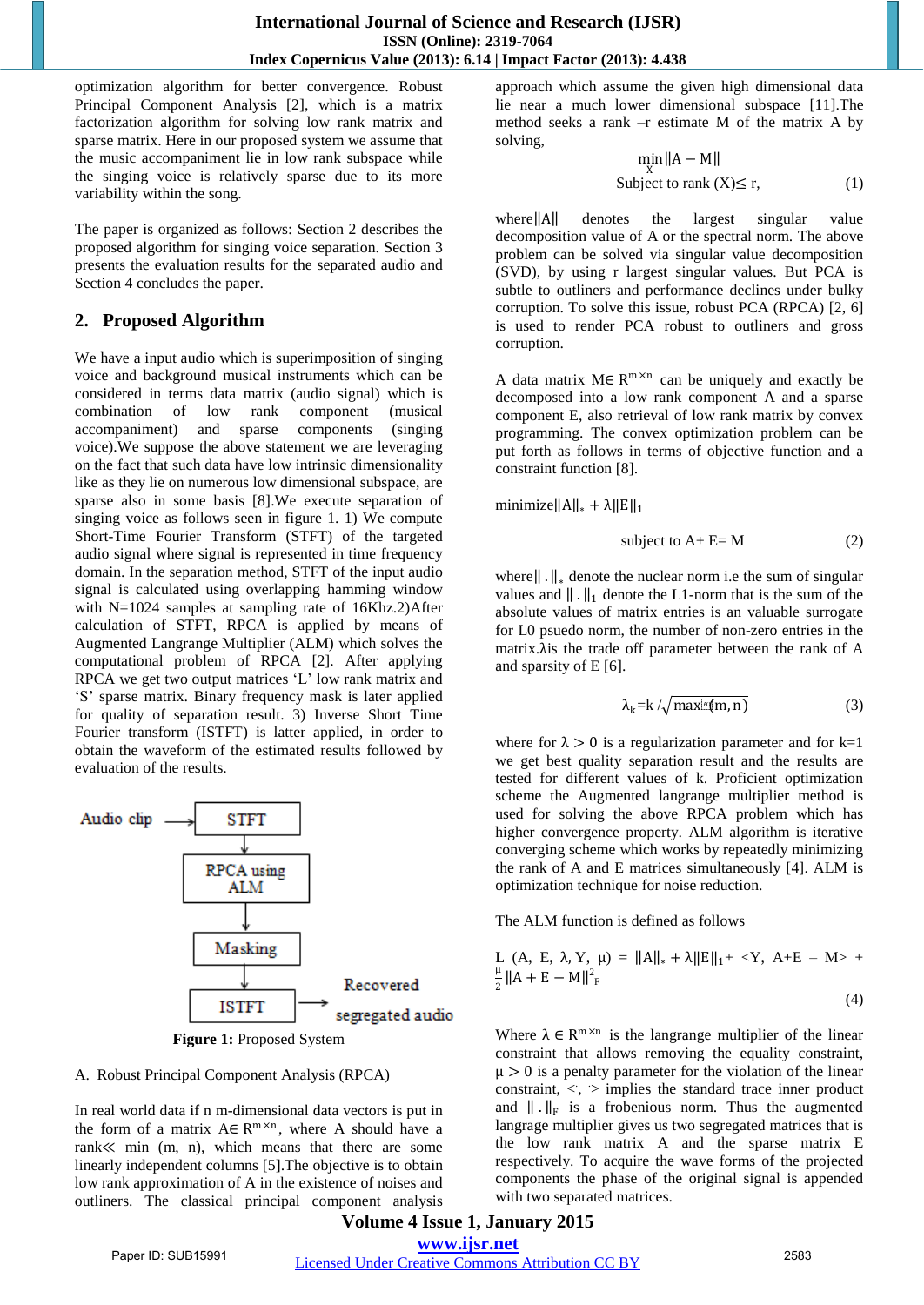For better separation outcomes masking can be applied to the separation results of ALM that are low rank A and sparse E matrices by using binary time frequency masking [6]. We need to accurately segregate the components as singing voice mostly lines the music accompaniment during beat instances in order to match with rhythmic structure of the song and hence we apply masking for enhanced separation outcomes.

Binary time frequency masking  $J<sub>m</sub>$  as follows:

$$
J_{m}(m, n) = \begin{cases} 1, |E(m, n)| > \text{gain} * |A(m, n)| \\ 0, \text{otherwise} \end{cases}
$$
 (5)

After application of time frequency masking it is applied to the original audio signal Min order to obtain the separation matrix as singing voice and music respectively.

# **3. Evaluation Results**

We have worked on this project using MIR-1K database, comprising of male singer and another half of female singer with a sample rate of 16Khz and the duration of the audio clip is 10-14seconds.We create three clips, first consisting of mixed song, second consisting of singing voice and third consisting of musical accompaniment from the stereo database by converting it to mono channel using Audacity software, for the evaluation of the results. The separated audio files are compared with these files.

For the separation and evaluation purpose, spectrograms of each mixture is computed for input audio signal and separated audio signals i.e. the singing voice and music accompaniment. We have taken audio clips consisting of two or more musical instruments in the background and studied its impact on separation. Figures 2 and 3 show the spectrograms for respective audio signal separately for different values of k (of  $\lambda_k$ ) and on merging the spectrogram of singing voice and music accompaniment we get spectrogram of mixed song. For construction of spectrogram results the low rank and sparse matrix and multiplied by the initial phase of the audio signal. We can examine the varying pitch pattern of separated vocal from song in the spectrograms obtained. In figure 1 spectrogram consists of larger voiced part than that of figure 2 spectrogram for singing voice.

The value of  $\lambda_k = k / \sqrt{max(m, n)}$  which is a tradeoff parameter with respect to rank of A (low rank component) and with the scarcity of E (sparse matrix).From investigational outcomes it has been observed that if the matrix E is sparser which means that there is less interference in the matrix E (sparse matrix) but due to this deletion of original components may result in artifacts which is undesirable for the proposed system. If E matrix is less sparse, then audio signal will contain, then the signal contains less artifacts which implies that there is more interference from the sources which exist in matrix E. Thus from this we can say that matrix E (sparse matrix) is sparser with higher  $\lambda_k$  value and vice versa. We can spot this difference for value of k (of  $\lambda_k$ ) = {0.1, 0.25, 0.50, 0.75, 1, 2, 3, 4} from the above

array we can notice that for values above 1 in the array separation does not take place.



**Figure 2:** RPCA results of spectrogram for song1



**Figure 3:** RPCA results of spectrogram for song2

For evaluation of the performance of separation results in terms of Source to Interference Ratio (SIR), Source to Artifacts Ratio (SAR) and Source to Distortion Ratio (SDR) with help of BSS-EVAL metrics [15, 13]. We also evaluate the performance in terms of Global Normalized Source to Distortion Ratio which takes into account the resynthesized singing voice  $(\bar{v})$ , original clean voice  $(v)$  and the mixture (x).

The Source to Distortion Ratio (SDR)

$$
SDR = 10 \log_{10} \frac{\|\text{starget}\|^2}{\|\text{einterf + encise + eartif}\|^2}
$$
 (4)

The Source to Interference Ratio (SIR)

$$
SIR = 10 \log_{10} \frac{\|\text{starget}\|^2}{\|\text{einterf}\|^2}
$$
 (5)

The Source to Noise Ratio (SNR)

$$
SNR = 10 \log_{10} \frac{\|\text{starget} + \text{einterf}\|^2}{\|\text{enoise}\|^2}
$$
 (6)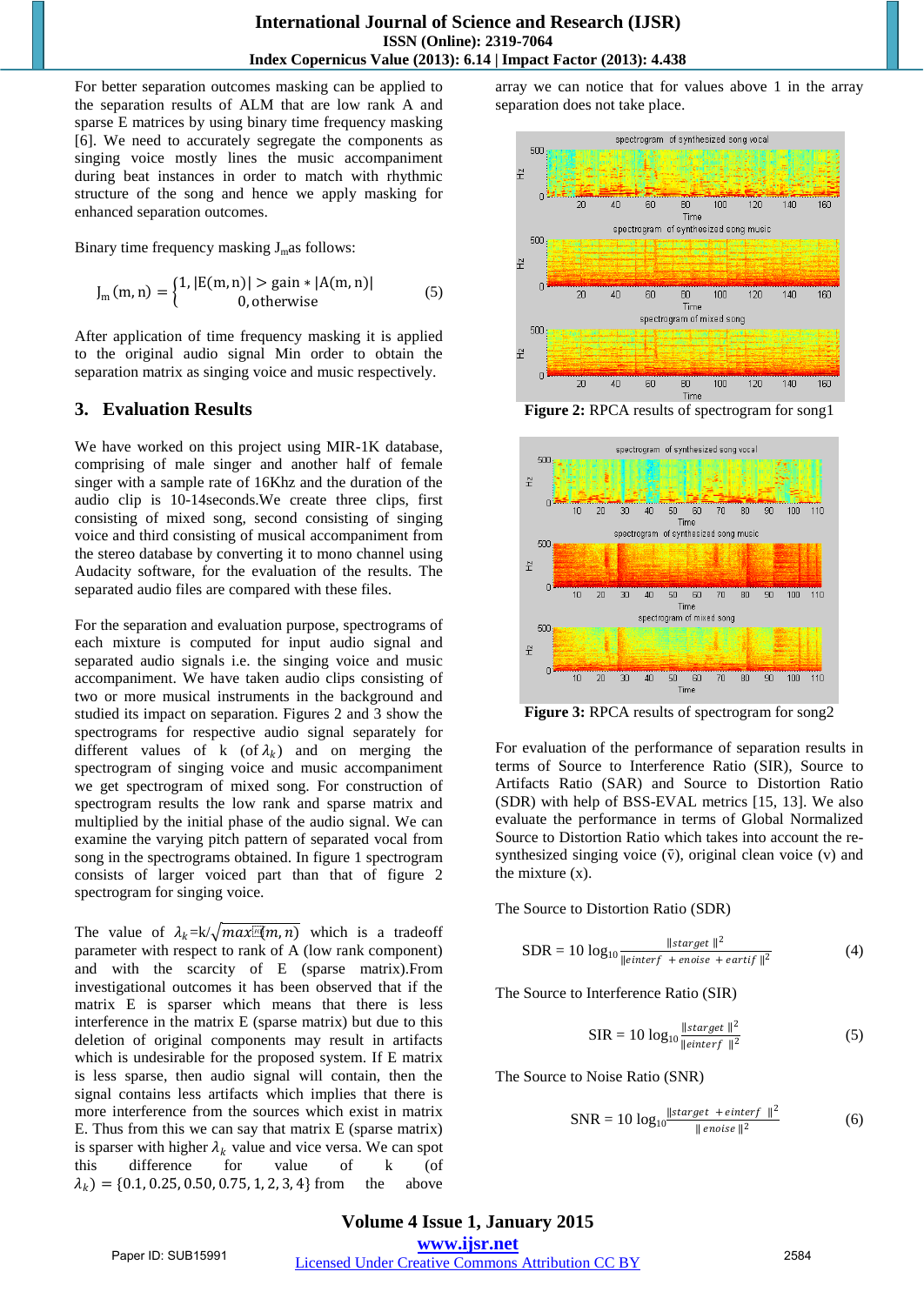The Source to Artifact Ratio (SAR)

$$
SAR = 10 \log_{10} \frac{\| \text{starget } (t) + \text{enterf } (t) + \text{enoise } (t) \|^2}{\| \text{eartif } (t) \|^2}
$$
 (7)

The Normalized SDR (NSDR) is defined as

$$
NSDR (\bar{v}, v, x) = SDR (\bar{v}, v) - SDR (x, v) \tag{8}
$$

$$
GNSDR(\bar{v}, v, x) = \frac{\sum_{n=1}^{N} w_n \, NSDR\, (\bar{v}_n, v_n, x_n)}{\sum_{n=1}^{N} w_n}
$$
(9)

Whereas target (t)is an tolerable distortion of the target source  $s_i$  (t),  $e_{\text{interf}}$  (t) is an permissible deformation of the sources which accounts for the interferences of the undesirable sources, e<sub>noise</sub> (t) is an allowed deformation of the perturbating noise (but not the sources), and  $e_{\text{artif}}$  (t) is an "artifact" term that may parallel to artifacts of the separation algorithm such as musical noise, etc. or simply to distortions encouraged by the separation algorithm that are not allowed.

**Table 1:** Results for different values of  $k$  (of $\lambda_k$ ) for song1

| k (of $\lambda_{k}$ )       | <b>SDR SIR SAR GNSDR</b>           |
|-----------------------------|------------------------------------|
|                             |                                    |
| 0.10                        | 0.0927 0.1031 29.2480 0.0177       |
| 0.25                        | 0.1926 0.2662 20.8194 0.1176       |
| 0.50                        | 0.6007 0.8967 14.9970 0.5257       |
| 0.75                        | 1.3295 2.0241 11.7475 1.2545       |
| 1.00                        | 2.7360 5.0676 7.7281 2.6610        |
| 1.25                        | 3.5370 12.6067 4.3434 3.4620       |
| 1.50                        | 1.3043 19.9380 1.4080 1.2293       |
| 1.75                        | -1.5218 34.6055 -1.5193 -1.5968    |
| $\mathcal{D}_{\mathcal{L}}$ | -3.7622 45.0948 -3.7620 -3.8372    |
| 3                           | -11.4609 56.5936 -11.4608 -11.5358 |
| 4                           | -17.2891 45.0206 -17.2890 -17.3641 |

**Table 2:** Results for different values of k  $(\text{of } \lambda_k)$  for song 2

| k (of $\lambda_{k}$ )       | SDR SIR SAR GNSDR                     |
|-----------------------------|---------------------------------------|
| 0.10                        | 0.0115 0.0387 25.0416 0.0397          |
| 0.50                        | 1.3941 2.2545 10.8753 1.4223          |
| 0.75                        | 2.4416 5.2213 6.8367 2.4699           |
| 1.00                        | 2.5535 8.8622 4.2416 2.5818           |
| 1.25                        | 1.3038 12.3903 1.8993 1.3320          |
| 1.50                        | $-0.4133$ 14.7784 $-0.1377$ $-0.3851$ |
| 1.75                        | $-2.1408$ 17.4368 $-2.0150$ $-2.1126$ |
| $\mathcal{D}_{\mathcal{L}}$ | $-3.688420.0092 - 3.6267 - 3.6602$    |
| $\mathcal{R}$               | -9.1585 32.6209 -9.1558 -9.1302       |
| $\overline{4}$              | -21.3184 20.6010 -21.2804 -21.29      |

Better separation results are obtained for value of k (of  $\lambda_k$ ) less than 1.5 as seen in table 1 and 2 respectively. Greater the value of SDR, SAR, SIR and GNSDR better separation quality is achieved, the above values can be compared for various values of k (of  $\lambda_k$ ) in the above table and graph.

## **4. Conclusion**

In this paper, singing voice separation from music accompaniment is tried using technique known as Robust Principal Component Analysis. We have optimized separation algorithm using Augmented Lagrange Multiplier for various values of  $\lambda_k$  where in quality separation outcomes are proven for values less than 2 and the results are justified through spectrogram outcomes and can be verified perceptually through segregated audio.

### **References**

- [1] Yipeng Li and Deliang Wang, "Separation of singing voice from music accompaniment for monaural recordings, "Audio, Speech Language Processing, IEEE Transaction on, vol.15, no.4, pp. 1475-1487, May 2007.
- [2] Emmanuel J. Candes, Xiaodong Li, Yi Ma, and John Wright, "Robust principal componenet analysis?, " Journal of theACM, vol.58, pp.11:1-11:37, Jun 2011.
- [3] A.Ozerov, P.Philippe, F. Bimbot, and R.Gribonval, "Adaptation of Bayesian models for single-channel source separation and its application to voice/music separation in popular songs, " Audio, Speech LanguageProcessing, IEEE Transaction on, vol.15, no.5, pp. 1564-1578, July 2007.
- [4] Z.Lin, M, Chen, L. Wu, and Y. Ma, "The augmented Langrange multiplier method exact recovery of corrupted low-rank matrices, " Tech. Rep.UILU-ENG-09-2215, UIUC, Nov.2009.
- [5] Y.H. Yang, "Low-rank representation of both singing voice and music accompaniment via learned dictionaries, " in ISMIR, 2013.
- [6] P.S. Huang, S.D Chen, P. Smaragdis, and M. Hasegawa Johnson, "Singing voice separation from monaural recordings using robust principal component analysis, " in ICASSP, 2012.
- [7] B.Zhu, W.Li, R.Li, and X.Xue, "Multi-satge nonnegative matrix factorization for monaural singing voice separation, " IEEE Trans. Audio, Speech, Language Process., vol. 21, no.10, pp. 2096-2107, 2013.
- [8] E.J. Candès, and B.Recht, "Exact matrix completion via convex optimization, " Found Comput. Math., vol.9, no. 6, pp.717-772, 2009.
- [9] J. Salamon, Melody Extraction from Polyphonic Music Signals, Ph.D. thesis, Department of Information and Communication Technologies Universitat Pompeu Fabra, Barcelona, Spain, 2013.
- [10]K. Min, Z. Zhang, J. Wright, and Y. Ma, "Decomposing background topics from keywords by principal component pursuit, " in CIKM, 2010.
- [11]Y. Peng, A. Ganesh, J.Wright, and Y.Xu, W. andMa, "Rasl:Robust alignment by sparse and low-rank decomposition for linearly correlated images, " IEEETrans.Pattern Anal.Mach.Intell., vol.34, no.11, pp.2233-2246, 2012.
- [12] J. Salamon, E. Gómez, D.P.W. Ellis, and G. Richard, "Melody extraction from polyphonic music signals: Approaches, applications and challenges, " IEEE Signal Process. Mag., 2013.